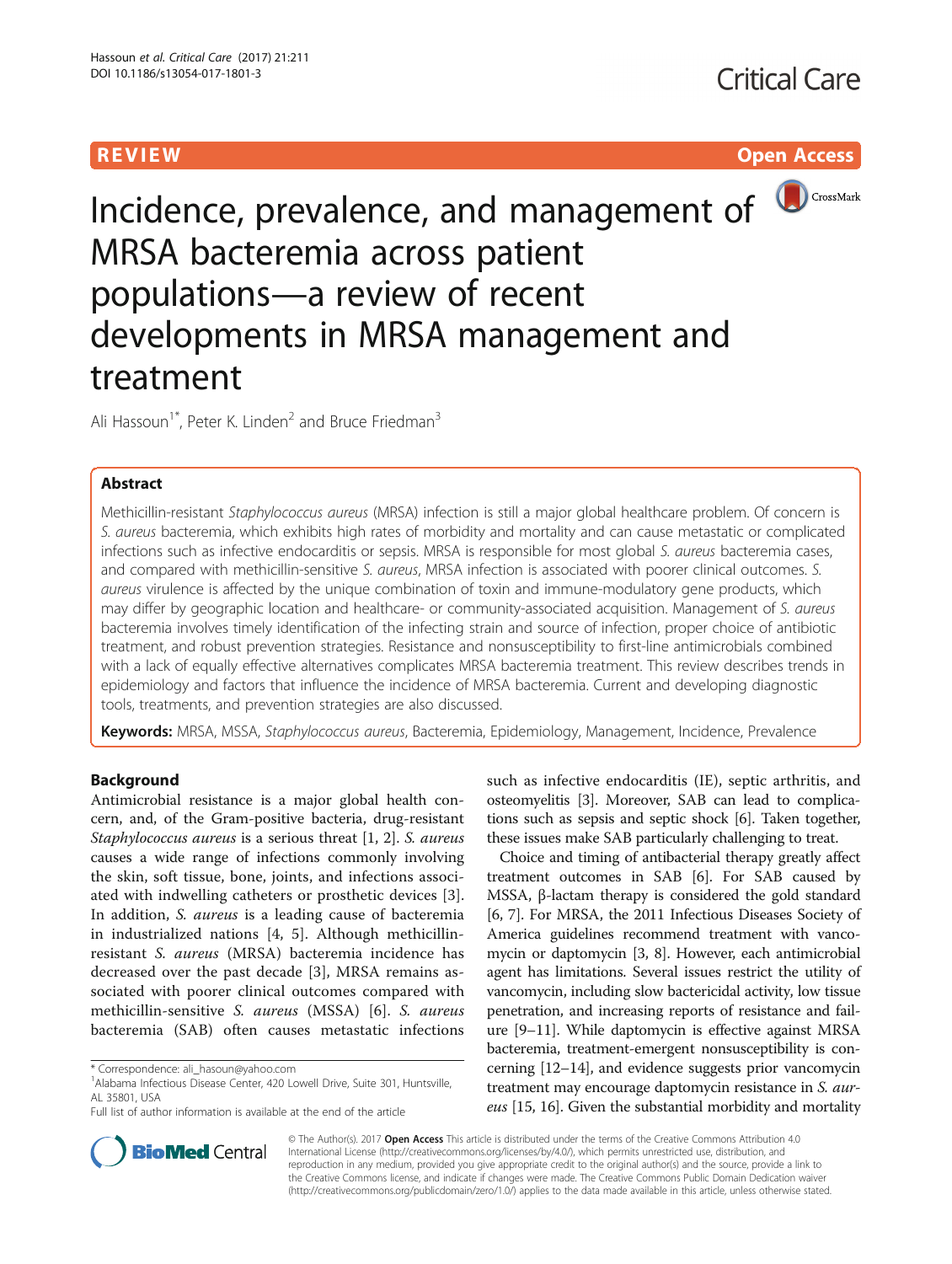associated with SAB [[6\]](#page-7-0) and the limitations of currently approved treatments, there is a need to identify alternative agents for the treatment of MRSA bacteremia. Time to effective treatment is largely dependent on pathogen identification [\[17\]](#page-8-0). Delays in diagnosing and treating SAB lead to poorer clinical outcomes [[18\]](#page-8-0). Standard microbial identification techniques take between 48 and 72 h, while recently developed rapid diagnostic tests provide data within 3 h of collection [[19\]](#page-8-0). By enabling optimized antimicrobial therapy, rapid diagnostic tests may lower mortality, hospitalization, and costs [\[20](#page-8-0)]. This review discusses the global incidence and prevalence, diagnostic methods, and current management strategies for SAB. We also briefly discuss another key part of MRSA infection management—prevention; however, an in depth discussion is beyond the scope of this review.

# Prevalence of MRSA bacteremia

The prevalence of MRSA infections, especially bacteremia, differs around the world. In 2014, the percentage of invasive MRSA isolates in Europe ranged from 0.9% in the Netherlands to 56% in Romania, with a populationweighted mean of 17.4% [[21](#page-8-0)]. MRSA prevalence exhibits a north–south variation in Europe, with a higher proportion of resistant isolates in southern countries compared with northern countries [\[21\]](#page-8-0). Even though the proportion of MRSA isolates in Europe has decreased over time, 7 of the 29 European Union countries still report 25% or more of invasive S. aureus isolates as MRSA [\[21\]](#page-8-0).

A review of 15 studies shows between 13 and 74% of worldwide S. aureus infections are MRSA [\[22\]](#page-8-0). The prevalence of S. aureus infections in countries of South and East Asia and the Western Pacific is difficult to ascertain; however, publications and national surveillance data from these regions identify S. aureus as a significant pathogen, with MRSA incidence ranging from 2.3 to 69.1% [\[1](#page-7-0), [23](#page-8-0)]. In 2005, invasive MRSA infections in the US occurred at a rate of 31.8 per 100,000 people after adjustment for age, race, and gender, and 75% of these invasive MRSA infections involved SAB [[24](#page-8-0)]. This is higher than the MRSA bacteremia rates reported in Canada from 2000 to 2004, which were 2.1, 1.6, and 3.6 per 100,000 people for Calgary, Victoria, and Sherbrooke, respectively [[25](#page-8-0)]. Within a 1-year period (2011–2012), 12.3% of all healthcare-associated infections in Europe were caused by S. aureus [[26](#page-8-0)]. In Cyprus, Italy, Portugal, and Romania, more than 60% of healthcare-associated S. aureus infections were identified as MRSA [\[26\]](#page-8-0).

The origin of SAB cases—community-acquired, hospitalacquired, or healthcare-associated community onset—has been changing. The incidence of invasive MRSA infections in the US has decreased (Fig. 1) [\[27](#page-8-0), [28](#page-8-0)], with healthcareassociated community-onset infections now making up the greatest proportion. Community-acquired MRSA



60000 Community-acquired 6359 ř 48353 40000 44211 20000 16566 16560 16522 2005 2011 2014 Fig. 1 The national estimated number of MRSA infections in the US, stratified by infection setting. Adapted from data reported by the Center for Disease Control and Prevention [[27](#page-8-0)] and Dantes et al. [[28](#page-8-0)]. MRSA methicillin-resistant S. aureus

120000

80000

29373

ADSA 100000

bacteremia, including healthcare-associated communityonset, has superseded hospital-acquired MRSA bacteremia globally. Patients with healthcare-associated communityonset MRSA infections frequently have comorbidities, such as diabetes, decubitus, ulcers, chronic renal disease, prior stroke, or dementia [\[28\]](#page-8-0). Data from Canada, Australia, and Scandinavia show an increase in the rate of MRSA bacteremia between 2000 and 2008  $(P = 0.035)$ , mainly caused by an increase in community-acquired infections  $(P = 0.013)$ . These findings indicate that community-acquired MRSA infections remain a threat.

### MRSA molecular epidemiology

Different strains are responsible for hospital- and community-acquired MRSA infections and can be identified using molecular typing methods such as pulsed field gel electrophoresis (PFGE) or multilocus sequence typing [\[29](#page-8-0), [30\]](#page-8-0). These typing methods can distinguish strains based on the genes encoding the staphylococcus protein A or the staphylococcal chromosomal cassette (SCC) mec [[29\]](#page-8-0). In the US, hospital-acquired MRSA infections are generally caused by the PFGE USA100 or USA200 strains, whereas community-acquired MRSA infections are commonly associated with the USA300 or USA400 strains [\[30](#page-8-0)]. Internationally, the ST239 strain is a common cause of hospital-acquired MRSA, but is rarely reported in the US [\[31](#page-8-0), [32\]](#page-8-0). Methicillin resistance has been linked to clonal variants in the SCCmec gene [[33\]](#page-8-0). Five different subtypes of SCCmec exist, which vary in size from about 20 to 68 kb [\[33\]](#page-8-0). Hospital-acquired MRSA strains often contain SCCmec subtype II [\[30, 34](#page-8-0)]. In contrast, SCCmec subtype IV, rarely found in hospitalacquired MRSA strains, is more prevalent in communityacquired MRSA strains globally [\[30](#page-8-0), [34](#page-8-0)].

Other molecular features distinguish communityacquired from hospital-acquired strains of MRSA. Panton-Valentine leucocidin (PVL) is a powerful exotoxin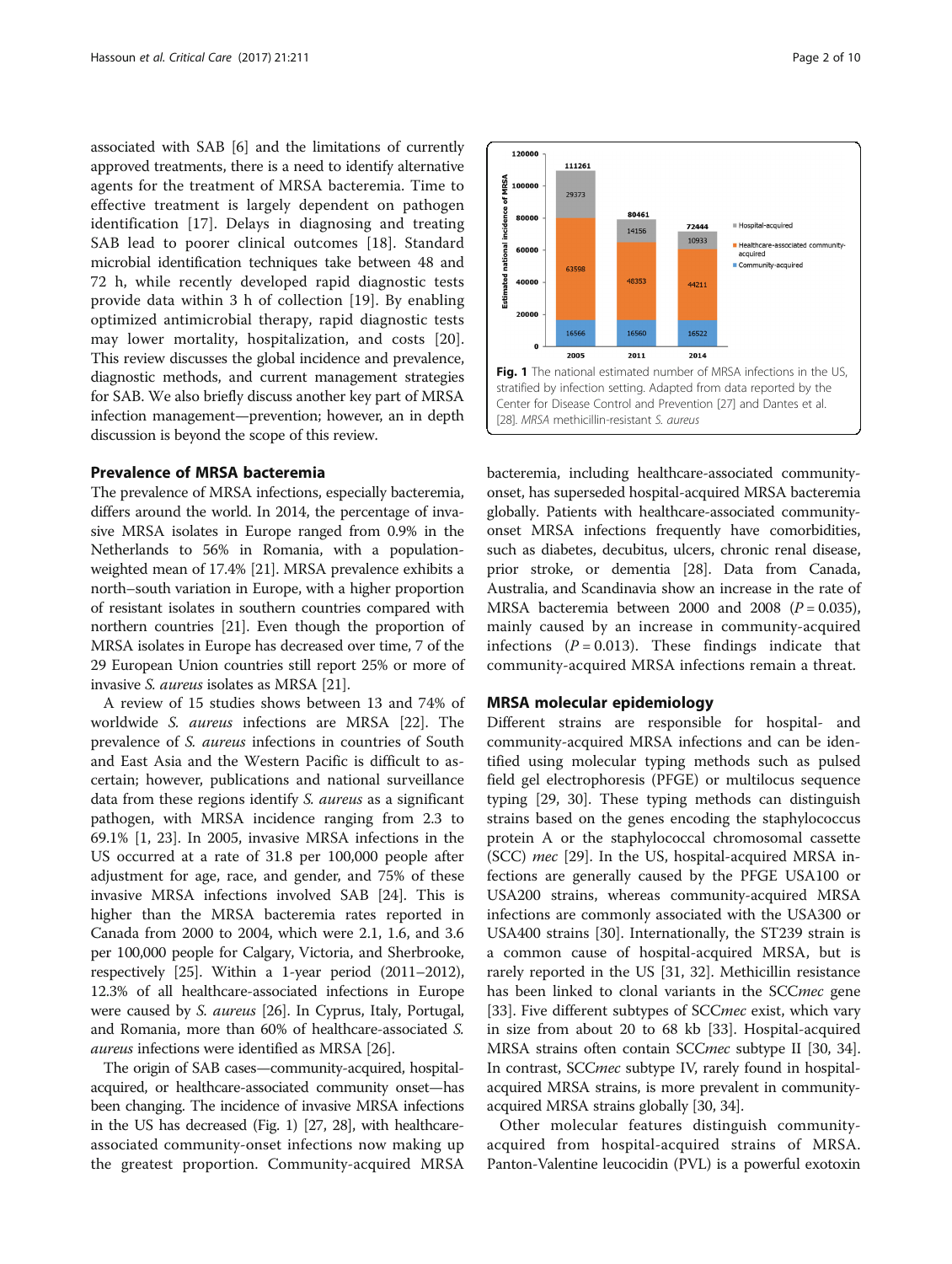that induces lysis of leukocytes, particularly neutrophils [[35](#page-8-0), [36](#page-8-0)]. Community-acquired strains, including the USA300 strain, usually carry the gene for PVL, whereas it is rare in hospital-acquired strains [[30](#page-8-0), [37\]](#page-8-0). The USA300 PVL-positive strain is not prevalent in Western Europe, where other PVL-positive strains, including ST80, are more commonly reported [\[38\]](#page-8-0). PVL-positive S. aureus strains have been responsible for outbreaks of necrotizing pneumonia and invasive skin disease; however, the role of PVL in disease severity is not clear [[39\]](#page-8-0). PVL is not the only toxin produced by MRSA. Different strains produce a range of toxins, including toxic shock syndrome toxin-1 (TSST1), staphylococcal enterotoxin B or C, α-hemolysin, and the phenol-soluble modulins (PSMs) [[40, 41\]](#page-8-0). The expression of several toxins, including α-hemolysin and PSMs, is controlled by the *agr* regulatory system, which is more likely to be present in community- than hospital-acquired strains [[40](#page-8-0)]. Overall, the expression of toxin-producing genes is higher in community- than hospital-acquired MRSA strains and community-acquired strains tend to be more virulent [\[40, 42\]](#page-8-0). In patients with MRSA bacteremia, the presence of staphylococcal enterotoxin- and TSST1-producing genes is associated with a significant increase in the risk of mortality [\[41\]](#page-8-0).

# MRSA colonization

About one-third of the general population is colonized with *S. aureus*, and the pooled prevalence of MRSA colonization is 1.3% (95% confidence interval [CI] 1.04– 1.53%) [[43\]](#page-8-0). MRSA colonization varied between studies depending on the methodology used. For example, when cultures were taken at the time of hospital admission or outpatient assessment, prevalence of colonization with community-acquired MRSA was 1.8%, but when samples were taken from individuals outside of the healthcare environment, it was 0.76% [\[43\]](#page-8-0). While the percentage of the US population with S. aureus nasal colonization has decreased over time, the proportion of people colonized with MRSA has increased [[44](#page-8-0)]. Risk factors for colonization with MRSA in US females were age ≥60 years, diabetes, and poverty-level household income, whereas in US males the only significant risk factor was healthcare exposure [[44](#page-8-0)]. Other studies identify chronic illness, injected drug use, recent hospitalization or outpatient visit, recent antibiotic use, and contact with an MRSA-infected person as risk factors.

While the most common site of MRSA colonization is the anterior nares [\[45](#page-8-0)], S. aureus (including MRSA) may also be present in the throat, axilla, rectum, groin, or perineum, and frequently colonizes more than one site [[46, 47](#page-8-0)]. Recent studies suggest colonization of the throat is more prevalent than of the nose, and checking only the nose would fail to detect a significant portion of colonized persons [\[47](#page-8-0), [48](#page-8-0)]. Regarding nasal carriage of S.

aureus, about 20% of the population are persistently colonized with one strain, about 60% are intermittent carriers of varying strains, and the rest of the population never exhibit nasal colonization [\[49\]](#page-8-0). Hospital-acquired MRSA infections generally arise from persistent carriers undergoing antibiotic therapy or from intermittent carriers [[45\]](#page-8-0). Both intermittent and persistent MRSA nasal colonization significantly increase the risk of developing an MRSA-invasive infection, including bacteremia (hazard ratios of 22.8 and 36.8, respectively; P value for both compared to noncarriers is <0.001) [\[50\]](#page-8-0). In a 2-year period, 21% of persistent and 13% of intermittent carriers developed an invasive infection [[50\]](#page-8-0).

To understand the relationship between colonizing and infecting strains, investigators analyzed patients admitted to the emergency department for closed skin abscesses [[47](#page-8-0)]. The majority  $(\sim 90\%)$  were colonized with the S. aureus strain isolated from the infection, and 31% of these patients were colonized with an additional strain. Having two MRSA strains was uncommon (4.1%), but MRSA + MSSA or two MSSA strains were present in 20.4 and 22.2% of patients, respectively [[47](#page-8-0)]. Concordance of the colonizing and infecting strain was also seen in about 82% of SAB patients [\[51](#page-8-0)].

# Detection and diagnosis of MRSA strains

Identifying the causative organism can be challenging in SAB, especially for resistant strains. Traditional culture and susceptibility testing for MRSA takes between 48 and 72 h, including a 16- to 24-h incubation and another 16 to 24 h to complete the susceptibility tests [[19](#page-8-0)]. Recent advances in molecular and nonmolecular testing methods greatly reduced the time required to detect MRSA [\[19](#page-8-0)]. These rapid and sensitive screening assays could help to improve infection control and decrease costs. With a rapid test, Bauer et al. [[20\]](#page-8-0) observed bacteremia patients diagnosed with MRSA had a shorter length of stay and lower overall hospital costs, and for patients with MSSA, the switch from empiric to targeted therapy was 1.6 days shorter. Use of rapid molecular diagnostic tests rather than conventional methods is also associated with a significantly lower mortality risk for patients with bloodstream infections (odds ratio (OR) [95% CI]  $0.66$  [0.54–0.80]), including those caused by Gram-positive organisms (OR [95% CI] 0.73 [0.55–0.97]) [[52\]](#page-8-0). Combining rapid molecular testing with an antibiotic stewardship program can further reduce the risk of mortality [[52\]](#page-8-0). Individual hospitals deciding which test to implement must consider the specificity, sensitivity, price, turnaround time, and expertise required for each test [\[19](#page-8-0), [53](#page-8-0)].

An adaptation to the traditional culture method is the use of chromogenic agar, which produces a color reaction in the bacterial cultures [\[19\]](#page-8-0). These media also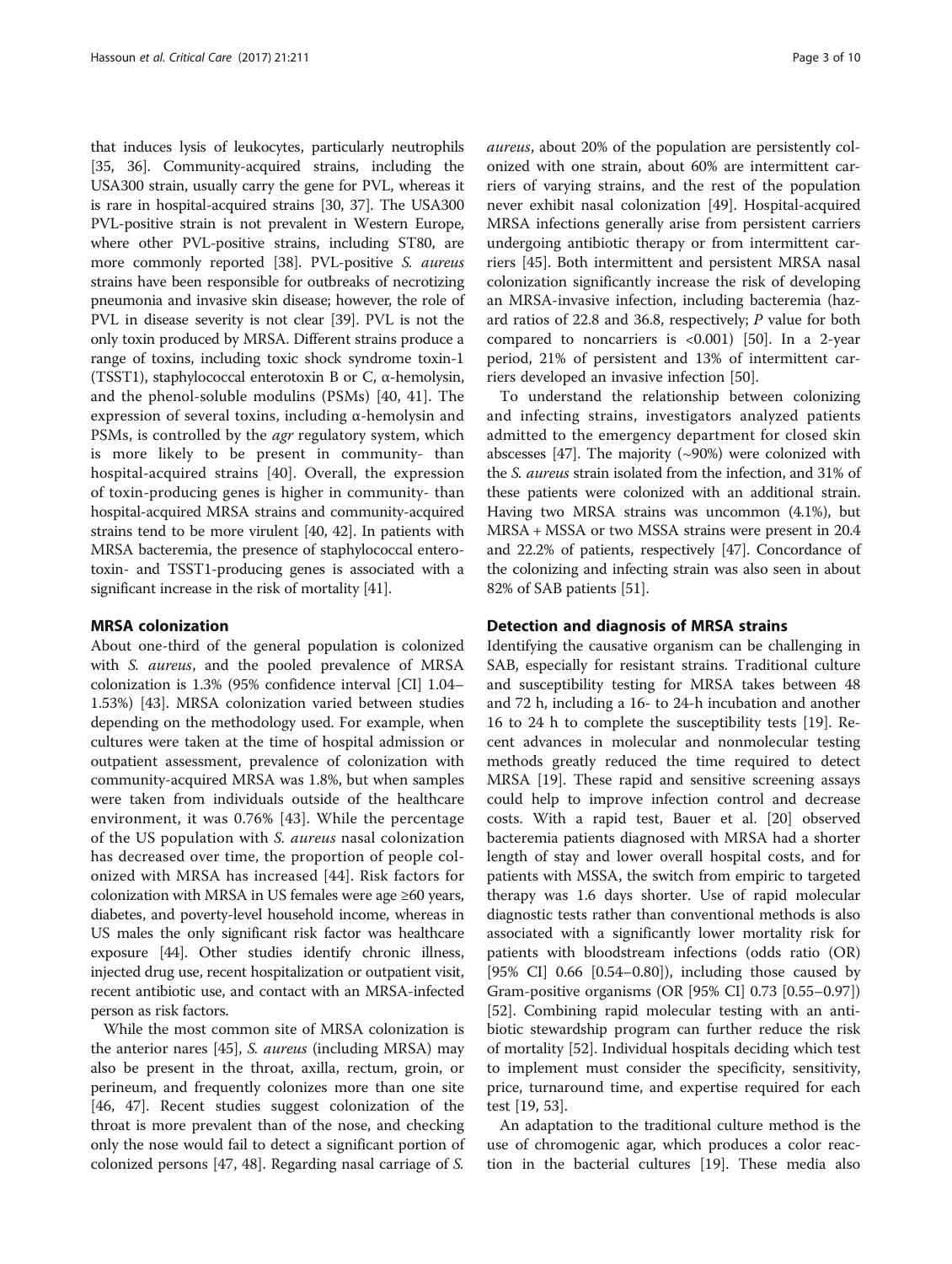<span id="page-3-0"></span>contain antibiotics that only allow resistant bacteria to grow [\[19](#page-8-0)]. Thus, MRSA can be detected in 20 to 26 h [[19\]](#page-8-0). A meta-analysis of performance characteristics of available chromogenic media tests reported a pooled sensitivity estimate of 78.3% after 18 to 24 h and of 87.6% after 48 h (Table 1), and the pooled specificity estimate was almost 97% at 18 to 24 h and 94% at 48 h [[53\]](#page-8-0). Sensitivity at 18 to 24 h was significantly lower than at 48 h, but the sensitivity at 48 h was comparable between chromogenic media and traditional culture methods (86.9%) [\[53](#page-8-0)]. The 18- to 24-h specificity of chromogenic media for detecting MRSA was significantly higher than the specificity of traditional culture (Table 1) [[53](#page-8-0)]. In clinical practice, the use of chromogenic media has been shown to reduce the time to targeted MRSA treatment by 12 h [\[17](#page-8-0)].

Another innovation in MRSA detection is the development of real-time polymerase chain reaction (PCR) tests capable of detecting genes specific to S. aureus [\[19\]](#page-8-0). To distinguish MRSA strains from MSSA or methicillinresistant coagulase-negative staphylococci, PCR methods target a portion of DNA where the MRSA-specific SCCmec gene meets the S. aureus orfX gene [\[19\]](#page-8-0). The PCR tests can be performed directly on samples obtained from blood or a nasal or wound swab, and results are usually available within 1 to 3 h [[19\]](#page-8-0). In clinical practice, however, turnaround times from sampling to a result are typically longer because of the time required to transport samples, conduct the test, and report the results [\[54\]](#page-8-0). Nevertheless, the overall time is generally much shorter with PCR-based assays than with chromogenic media culture [[54](#page-8-0)]. In addition, PCR tests showed pooled estimates for sensitivity and specificity of 92.5 and 97.0%, respectively, in the meta-analysis mentioned above [\[53\]](#page-8-0). Furthermore, the sensitivity of PCR was significantly higher than that of chromogenic media, and the specificity was significantly higher than that of traditional culture [\[53](#page-8-0)]. Relative to MRSA detection by chromogenic agar, PCR reduced the overall duration of patient isolation and number of days patients were inappropriately isolated during their hospital stay [\[54](#page-8-0)].

Another approach to MRSA detection is to use immunochromatographic tests. These tests use antibodies toward specific bacterial proteins to generate a visible reaction in the test medium if that protein is present in the sample [\[19](#page-8-0), [55](#page-8-0)]. One type of immunochromatographic test is the latex agglutination test, which uses a monoclonal antibody against PBP2a, a protein produced by the mecA gene [\[19](#page-8-0)]. If PBP2a is present in the sample, the latex particles sensitized by the antibody clump together, forming a readily visible agglutination [\[19\]](#page-8-0). The latex agglutination test has sensitivity of 97% for correctly identifying MRSA and a specificity of 100% for distinguishing MRSA from MSSA, even in low-level samples [\[19, 56\]](#page-8-0). Another PBP2a-antibody test (Clearview Exact) has identical performance characteristics in low-level MRSA samples (sensitivity 97% and specificity 100%) [[56](#page-8-0)], but requires fewer steps than the latex agglutination test [[57](#page-9-0)]. This test takes less than 6 minutes to complete, and results appear as colored lines on test strips [[57\]](#page-9-0). The BinaxNOW Staphylococcus aureus Test differentiates S. aureus from coagulase-negative staphylococci and other Gram-positive cocci directly from positive blood culture bottles [\[55](#page-8-0)]. This test takes less than 30 minutes and has a sensitivity of 95.8% and a specificity of 99.6% [\[55](#page-8-0)]. While this test does not identify MRSA specifically, it can rule out other staphylococci and is inexpensive [[55\]](#page-8-0). Because of the low cost and speed of results, it may be a useful test to undertake before sending samples for PCR testing [[55\]](#page-8-0).

# MRSA treatments and outcomes

Although MRSA bacteremia must always be taken seriously, some clinical characteristics place patients at risk of a complicated course requiring prolonged treatment (Table [2\)](#page-4-0) [\[7](#page-7-0), [58\]](#page-9-0). S. aureus bacteremia is considered uncomplicated when the infection meets the following requirements: a catheter-related infection where the catheter is removed; negative result on follow-up blood culture; fever resolution within 72 h; no abnormal findings on transesophageal echocardiogram; no implanted prosthetic material; and no symptoms of a metastatic infection [[8,](#page-7-0) [58](#page-9-0)]. Complicated bacteremia is diagnosed when any of

**Table 1** Sensitivity and specificity of different MRSA testing methodologies based on pooled data

| MRSA testing modality      | Number of studies | Sensitivity, % (95% CI)         | Specificity, % (95% CI)       |
|----------------------------|-------------------|---------------------------------|-------------------------------|
| Culture 48 h               |                   | 86.9 (74.7-93.7)                | 89.7 (77.7–95.6) <sup>a</sup> |
| Chromogenic media, 18-24 h | 28                | 78.3 (71.0-84.1) <sup>a,b</sup> | 98.6 (97.7-99.1)b,c           |
| Chromogenic media, 48 h    | 24                | 87.6 (82.1-91.6)                | 94.7 (91.6–96.8)              |
| <b>PCR</b>                 |                   | 92.5 (87.4-95.9)                | 97.0 (94.5-98.4)              |

Adapted from data presented in Luteijn et al. [[53\]](#page-8-0)

Abbreviations: CI confidence interval, MRSA methicillin-resistant S. aureus, PCR polymerase chain reaction

 $\mathrm{^{a}P}$  <0.05 vs PCR

 $\rm ^bP$  <0.05 vs chromogenic media at 48 h

 $P$  < 0.05 vs culture at 48 h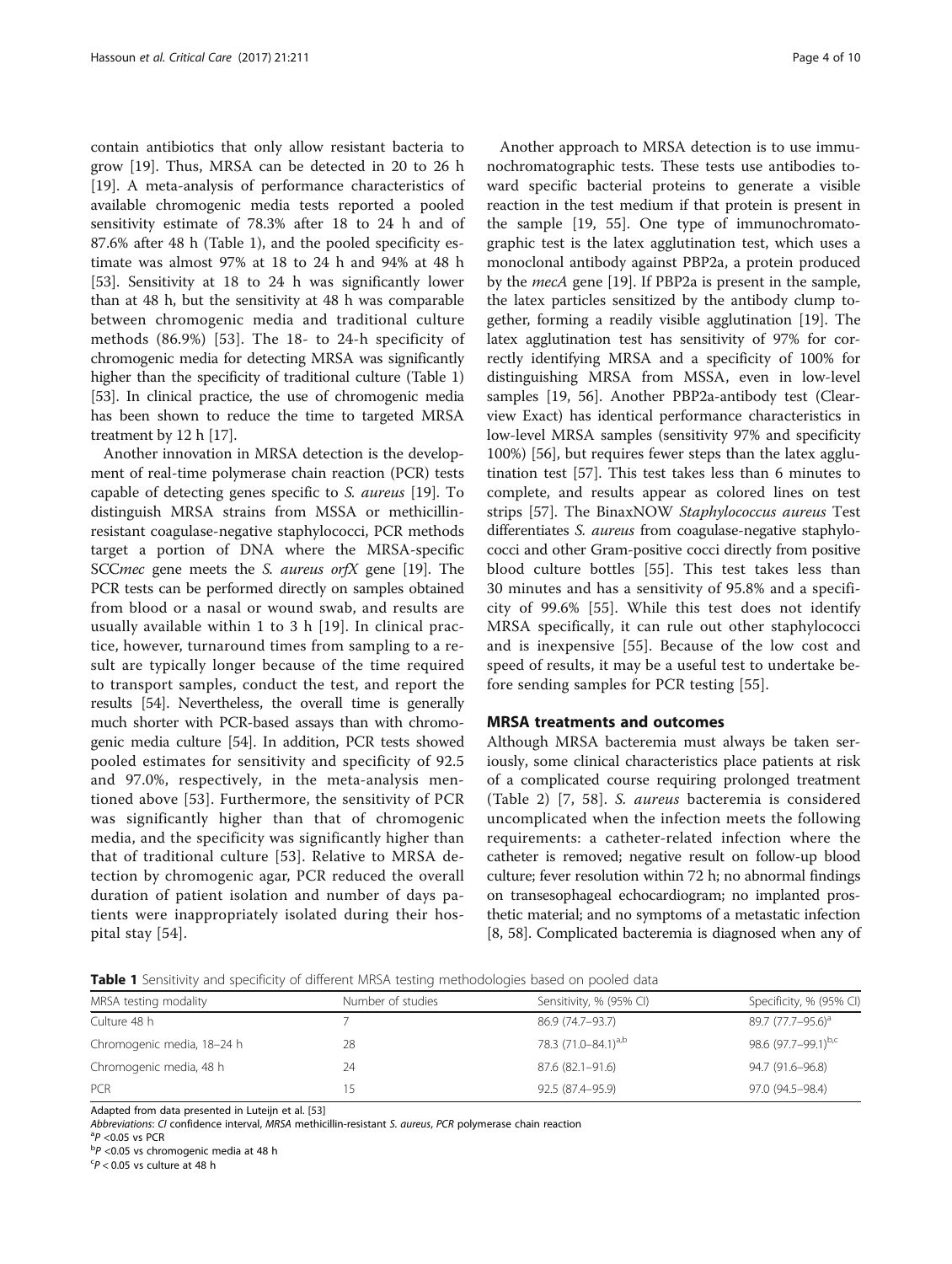<span id="page-4-0"></span>Table 2 Demographic and clinical characteristics associated with more severe SAB

| Characteristic                                       | Impact                                                                               |
|------------------------------------------------------|--------------------------------------------------------------------------------------|
| Community-acquired infection                         | Tends to metastasize                                                                 |
| Female gender                                        | Increased risk of mortality vs males                                                 |
| Positive blood cultures present for longer than 48 h | Complicated course (including metastatic infections)                                 |
| Persistent fever at 72 h                             | Complicated course                                                                   |
| Time for blood culture to turn positive              | Complicated course (including metastatic infections and increased risk of mortality) |
| Lack of identifiable focus                           | Aggravates and prolongs SAB                                                          |
| Skin lesions suggestive of acute systemic infection  | Complicated course                                                                   |
| Implanted prosthetic device                          | Complicated course (including increased risk of mortality and relapse)               |
| Immunosuppression and HIV                            | Aggravates and prolongs SAB                                                          |
| Renal failure                                        | Intravascular complications                                                          |
| Solid tumors                                         | Intravascular complications                                                          |
| APACHE II score >7                                   | Complicated course (including increased risk of septic shock and mortality)          |
| $CURB-65$ score $>3$                                 | Complicated course (including increased risk of septic shock and mortality)          |
| Neurologic complications                             | Increased risk of mortality                                                          |
| Cardiac complications                                | Increased risk of mortality                                                          |
| Septic thrombophlebitis                              | Prolonged clinical course                                                            |
| MRSA pneumonia                                       | Complicated course (including increased risk of septic shock and mortality)          |

Portions of this table were reproduced with permission from Table [1](#page-3-0) in Keynan and Rubinstein [\[7\]](#page-7-0) and additional information was adapted from Corey [[58](#page-9-0)] Abbreviations: APACHE Acute Physiology and Chronic Health Evaluation, CURB-65 confusion, urea, respiratory rate, blood pressure, and age 65, HIV human immunodeficiency virus, MRSA methicillin-resistant S. aureus, SAB S. aureus bacteremia

these criteria are not met. In general, antistaphylococcal treatment should be continued for about 14 days in those with uncomplicated bacteremia, and for 4 to 6 weeks in those with complicated SAB [\[8](#page-7-0), [59](#page-9-0)].

An important first step in MRSA bacteremia management is to identify and eliminate the source of infection [[8,](#page-7-0) [60\]](#page-9-0). If an intravascular catheter is the source, it should be removed as soon as possible after diagnosis; any wounds should be debrided [[8,](#page-7-0) [60](#page-9-0)]. In patients with short- or long-term catheter-related MRSA infection who develop suppurative thrombophlebitis, remove the catheter and treat as complicated bacteremia; anticoagulation with heparin has been reported, but evidence to support a recommendation is lacking [\[61\]](#page-9-0). Patients with MRSA IE and a prosthetic valve should be evaluated for valve replacement surgery, as should those with native valve IE if the infection is extensive or complicated [\[8](#page-7-0)]. When bacteremia is persistent, hidden sources of infection should be identified using MRI or CT imaging and removed by drainage or surgical debridement [\[8](#page-7-0)].

Empirical treatment decisions in MRSA bacteremia require consideration of the prevalence and resistance profile of local strains, risk factors for a complicated clinical course, presence of comorbidities, concurrent interventions, and response to prior antibiotics [[59](#page-9-0)]. Current US and European treatment recommendations are summarized in Table [3](#page-5-0) [\[8](#page-7-0), [59, 60](#page-9-0), [62](#page-9-0), [63\]](#page-9-0). For most cases of MRSA bacteremia, vancomycin or daptomycin is the recommended treatment [[64](#page-9-0)]. The choice of

antibiotic may also depend on if the bacteremia is secondary to another infection. For example, daptomycin, although indicated for treatment of SAB, is contraindicated for SAB originating from pneumonia since pulmonary surfactants inactivate it [[3](#page-7-0)]. Vancomycin poorly penetrates lung tissue; thus, linezolid or clindamycin are recommended if the strain is susceptible [\[8\]](#page-7-0). Reports of MRSA isolates resistant or nonsusceptible to currently available antibiotics, including vancomycin [\[11,](#page-7-0) [59\]](#page-9-0), daptomycin [[65](#page-9-0)], and ceftaroline [\[66\]](#page-9-0), as well as multidrug-resistant MRSA clones, are a concerning trend [\[67\]](#page-9-0). These data highlight the importance of early identification of MRSA and susceptibility to identify the optimal antibiotic.

Although vancomycin is the first-line antibiotic for MRSA bacteremia treatment, it has a relatively slow onset of bactericidal activity and poorly penetrates some tissues [\[68](#page-9-0)]. While US guidelines recommend a fixed dose, European guidelines advise dosing vancomycin based on the trough plasma concentration  $(C_{\text{min}})$ [[62](#page-9-0)] with the goal to achieve a vancomycin area under the curve to minimum inhibitory concentration (MIC) ratio ≥400 for as long as possible throughout the 24-h dosing interval [[10\]](#page-7-0). However, recent evidence suggests  $C_{\text{min}}$  is not an accurate surrogate for 24-h vancomycin exposure, underestimating the area under the curve by up to 25% [[65\]](#page-9-0). In an analysis of MRSA bacteremia cases that received vancomycin, those who achieved a  $C_{\text{min}}$  of 15 to 20 mg/L within 72 h had a significantly lower rate of vancomycin failure compared with lower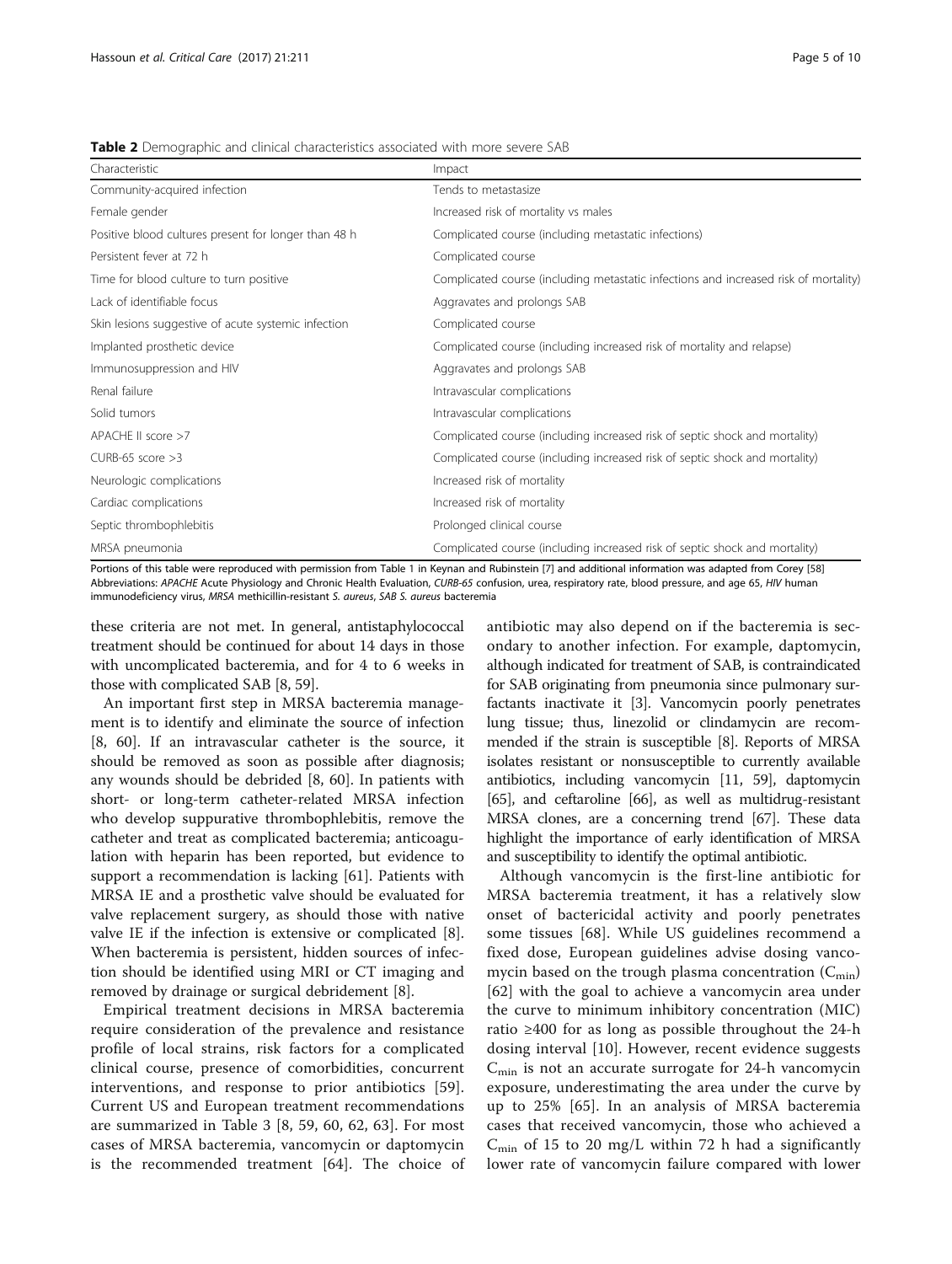<span id="page-5-0"></span>

|  |  | <b>Table 3</b> Treatment recommendations for MRSA bacteremia |  |  |
|--|--|--------------------------------------------------------------|--|--|
|--|--|--------------------------------------------------------------|--|--|

| Condition                                                 | IDSA [8]                                                                                                                                                                                                                                                                                                                                         | ESCMID/ISC/ESC [59, 60, 62, 63]                                                                                                                                                                                                                                                                                                                 |
|-----------------------------------------------------------|--------------------------------------------------------------------------------------------------------------------------------------------------------------------------------------------------------------------------------------------------------------------------------------------------------------------------------------------------|-------------------------------------------------------------------------------------------------------------------------------------------------------------------------------------------------------------------------------------------------------------------------------------------------------------------------------------------------|
| Uncomplicated bacteremia                                  | Vancomycin or daptomycin 6 mg/kg/dose IV once<br>daily for 2 weeks                                                                                                                                                                                                                                                                               | Vancomycin doses to trough plasma concentration of<br>15-20 mg/L or teicoplanin if nephrotoxicity is a concern<br>(daptomycin if vancomycin is poorly tolerated) for 10-14 days<br>Consider switching to linezolid PO in patients with a rapid<br>response and negative cultures after catheter removal                                         |
| Complicated bacteremia                                    | Vancomycin or daptomycin 6 mg/kg/dose IV once<br>daily for 4-6 weeks, depending on extent of infection                                                                                                                                                                                                                                           | Vancomycin, but switch to daptomycin if there is poor<br>response or use daptomycin first-line in patients with<br>life-threatening infection, renal impairment, previous<br>glycopeptide use, or vancomycin resistance or reduced<br>susceptibility Treat for 4-6 weeks                                                                        |
| Infective endocarditis.<br>native valve                   | Vancomycin or daptomycin 6 mg/kg/dose IV once<br>daily for 6 weeks                                                                                                                                                                                                                                                                               | Vancomycin 30-60 mg/kg/day IV in 2-3 doses for 4-6 weeks<br>Alternative therapies: daptomycin 10 mg/kg/day IV once<br>daily for 4-6 weeks or TMP/SMX + clindamycin                                                                                                                                                                              |
| Infective endocarditis,<br>prosthetic valve               | Vancomycin IV + rifampin 300 mg PO/IV for $\geq$ 6 weeks +<br>gentamicin 1 mg/kg/dose IV g8h for 2 weeks                                                                                                                                                                                                                                         | Vancomycin 30-60 mg/kg/day IV in 2-3 doses for<br>$\geq$ 6 weeks + rifampin 900-1200 mg IV or orally in 2-3 doses<br>for ≥6 weeks and gentamicin 3/mg/kg/day IV<br>or IM in 1-2 doses for 2 weeks                                                                                                                                               |
| Infective endocarditis,<br>right-sided                    |                                                                                                                                                                                                                                                                                                                                                  | Vancomycin 15 mg/kg q12h for 6 weeks or daptomycin<br>≥6 mg/kg/day for 4-6 weeks if patient has renal impairment,<br>sustained bacteremia for >7 days, infection with a VISA strain<br>Optional addition of short-term gentamicin to vancomycin<br>Alternative option: vancomycin + rifampin                                                    |
| Infective endocarditis,<br>left-sided                     |                                                                                                                                                                                                                                                                                                                                                  | Vancomycin 15 mg/kg q12h for 4-6 weeks with early and<br>careful attention to culture results Switch to high-dose<br>daptomycin (10 mg/kg/day) if no response to vancomycin<br>and isolate is susceptible Optional addition of short-term<br>gentamicin to vancomycin Alternative option: vancomycin +<br>rifampin                              |
| Persistent bacteremia,<br>despite vancomycin<br>treatment | If isolate is susceptible, high-dose daptomycin<br>(10 mg/kg/day) + another agent <sup>a</sup> If isolate has reduced<br>susceptibility to vancomycin and daptomycin, options<br>for monotherapy or combination therapy are<br>quinupristin/dalfopristin 7.5 mg/kg/dose IV q8h, linezolid<br>600 mg PO/IV bid, or telavancin 10 mg/kg/dose IV od | Daptomycin 10 mg/kg/day if isolates susceptible, possibly in<br>combination with another agent (e.g., gentamicin, rifampicin,<br>linezolid, a beta-lactam, or trimethoprim-sulfamethoxazole)<br>Options for agents with reduced susceptibility to daptomycin<br>or vancomycin, including quinupristin/dalfopristin, linezolid, or<br>telavancin |

Adapted from US and International guidelines and recommendations found in Garau et al. [[60\]](#page-9-0), Gould et al. 2011 [[59\]](#page-9-0), Gould et al. 2012 [[62\]](#page-9-0), Habib et al. [\[63](#page-9-0)], and Liu et al. [[8](#page-7-0)]

<sup>a</sup>Options include gentamicin 1 mg/kg IV q8h, rifampin 600 mg PO/IV daily or 300-450 mg PO/IV bid, linezolid 600 mg PO/IV bid, trimethoprim-sulfamethoxazole 5 mg/kg IV bid, or a beta-lactam antibiotic

Abbreviations: bid twice daily, ESC European Society of Cardiology, ESCMID European Society of Clinical Microbiology and Infectious Diseases, IDSA Infectious Disease Society of America, ISC International Society of Chemotherapy, IM intramuscular, IV intravenous, MRSA methicillin-resistant S. aureus, od once daily, PO orally, q8h/q12h every 8/12 h, TMP/SMX trimethoprim/sulfamethoxazole, VISA vancomycin-intermediate S. aureus

 $C_{\text{min}}$  values, but 40% of patients who had a  $C_{\text{min}}$  in the recommended range still did not [[68\]](#page-9-0). This may reflect the observed slow increase in the MIC (MIC creep) of vancomycin from the 1990s to the present, whereby higher doses are needed to maintain efficacy [[15\]](#page-8-0). Reports conflict on the correlation between vancomycin MICs >1.5 mg/L and treatment failure in MRSA bacteremia [\[69](#page-9-0), [70](#page-9-0)]. Additionally, individual studies may be affected by the method used to determine MIC (Etest or broth microdilution) or by duration of storage of isolates [[71\]](#page-9-0). Another concern of using higher doses of vancomycin is the potential for nephrotoxicity [\[68](#page-9-0)], a risk factor for mortality in SAB [[72\]](#page-9-0). In a recent meta-analysis, continuous infusion of vancomycin was associated with less risk of nephrotoxicity compared to intermittent infusion, but no significant difference was found for mortality [\[73](#page-9-0)]. However, Echeverria-Esnal et al. [[74](#page-9-0)] highlight factors that affect vancomycin-induced nephrotoxicity not considered in the individual studies, and suggest a multicenter randomized trial is needed to resolve the inconsistencies.

Daptomycin is considered an alternative first-line agent for MRSA bacteremia [[64](#page-9-0)], but MICs for vancomycin and daptomycin are correlated [\[59, 65](#page-9-0)], and up to 15% of heterogenous vancomycin-intermediate S. aureus isolates are also nonsusceptible to daptomycin [[65\]](#page-9-0). Furthermore, some studies suggest prior vancomycin failure is correlated with the acquisition of heteroresistance and reduced success of daptomycin therapy [\[12](#page-7-0), [15](#page-8-0), [16](#page-8-0)]. Thus, higher doses of daptomycin (8–10 mg/kg) may be required for complicated or persistent MRSA bacteremia [[65\]](#page-9-0). Teicoplanin is another option for patients who are refractory to vancomycin; however, it is unavailable in some markets, including the US [\[64](#page-9-0)]. It is approved by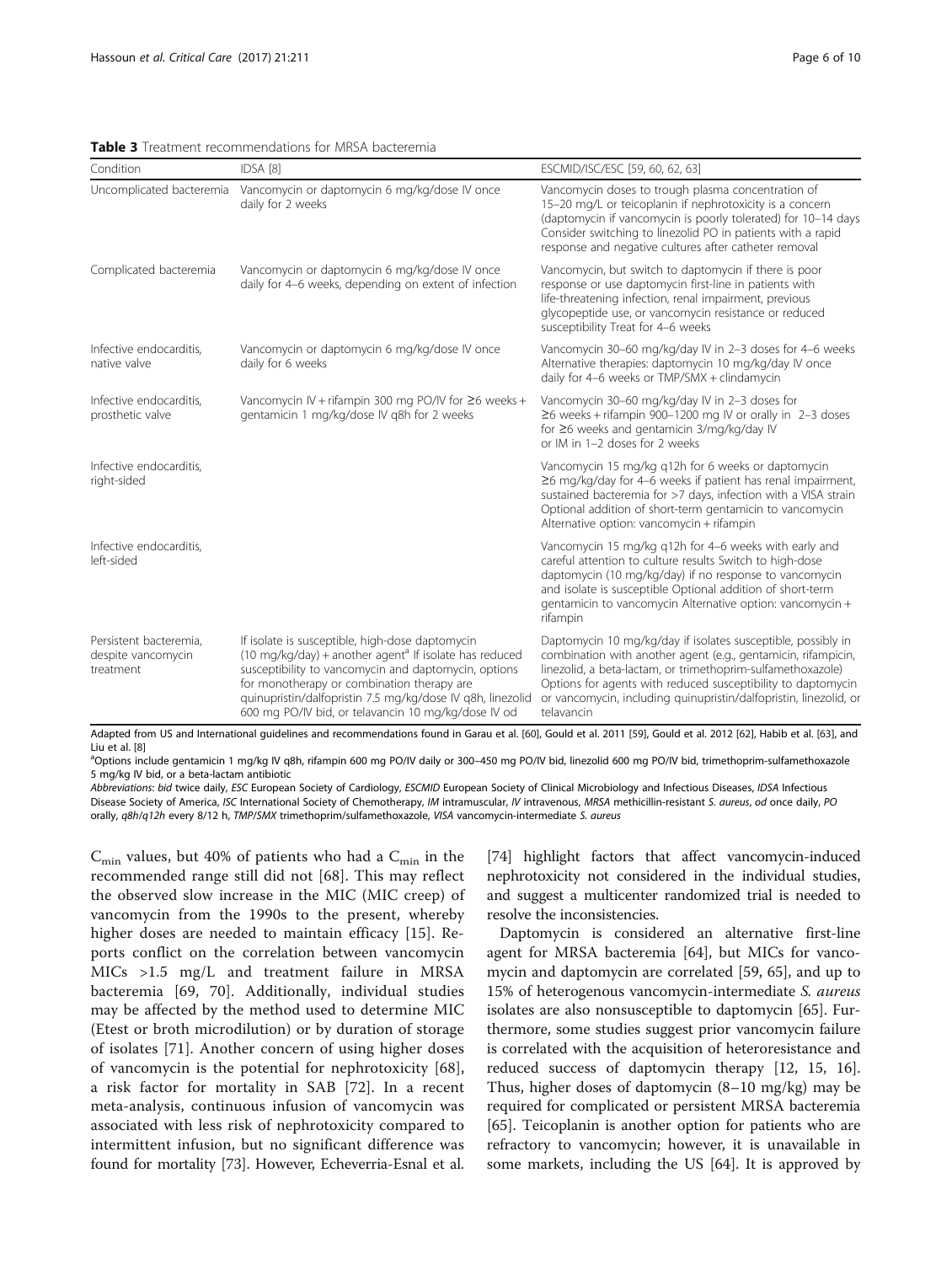the European Medicines Agency for use in bacteremia associated with several Gram-positive infections, and is considered as effective and safe as vancomycin in treating healthcare-associated MRSA bacteremia [\[75\]](#page-9-0).

Given the limitations of currently approved treatments, other options are being developed. Vaccines targeting one or more S. aureus antigens have had minimal success to date and are reviewed elsewhere [[76](#page-9-0)]. Several studies have evaluated alternative antibacterials, including ceftaroline, linezolid, and quinupristin/dalfopristin (Q/D), although none have been approved for treatment of MRSA bacteremia [\[64\]](#page-9-0). Ceftaroline is indicated for treatment of acute bacterial skin and skin structure infections and community-acquired bacterial pneumonia caused by S. aureus, but is often used off-label to treat SAB. A recent multicenter study found that approximately 70% of patients with MRSA bacteremia experienced clinical success when ceftaroline was used as a salvage therapy alone or in combination with another antistaphylococcal antibiotic [[77](#page-9-0)]. Clinical trials of ceftaroline compared to other MRSA bacteremia antimicrobials are still needed. Linezolid, indicated for pneumonia and complicated and uncomplicated skin and skin structure infections caused by S. aureus, was effective as a salvage therapy for MRSA bacteremia [[78, 79\]](#page-9-0). It is bacteriostatic against staphylococci, while the other treatments are bactericidal. Quinupristin/dalfopristin is indicated for treatment of complicated skin and skin structure infections (cSSSI) caused by MSSA, but is known to have in vitro activity against MRSA. In a study using Q/D as salvage therapy for 12 patients with MRSA or methicillin-resistant S. epidermis infections that did not respond to vancomycin, five of seven MRSA bacteremic patients showed eradication of the bacteria [[80](#page-9-0)]. Telavancin is approved for use in Gram-positive cSSSI and hospital-acquired and ventilator-associated bacterial pneumonia (HABP/VABP), and it is currently being evaluated for treatment of S. aureus bacteremia in a phase 3 trial (NCT02208063). In the clinical trials comparing telavancin to vancomycin, clinical cure rates for patients with cSSSI or HABP/VABP with baseline MRSA bacteremia were 61.5 and 52.4% for telavancin-treated patients and 50.0 and 37.5% in vancomycin-treated patients, respectively [[81](#page-9-0)]. Trimethoprim/sulfamethoxazole has also been suggested as an alternative treatment; however, it failed to meet noninferiority criteria compared with vancomycin in several trials of severe MRSA infections, including SAB [[64, 82](#page-9-0)].

Combination therapy is another option being explored. Davis et al. [[83](#page-9-0)] compared vancomycin plus flucloxacillin to vancomycin alone in 60 MRSA bacteremia patients. Duration of bacteremia was reduced by 1 day and fewer combination therapy patients had persistent bacteremia at 3 and 7 days. Combination of daptomycin and ceftaroline retained a bactericidal effect on isolates that had

increased daptomycin MICs [\[84](#page-9-0)]. A phase 3 trial investigating β-lactam antibiotics given with daptomycin or vancomycin for MRSA bacteremia is ongoing (NCT02365493). Certain patients with IE may also benefit from combination of vancomycin or daptomycin with rifampin or an aminoglycoside. Although there are no definitive studies supporting its use, the addition of short-term gentamicin or rifampin is recommended in patients with prosthetic valve or left-sided disease [\[8](#page-7-0), [60](#page-9-0)]; however, the European Society of Cardiology recommends against the use of an aminoglycoside in S. aureus native valve IE due to increased renal toxicity [[63](#page-9-0)]. Rifampin is bactericidal and can penetrate biofilms; however, it should not be used alone due to high potential to induce resistance [\[8](#page-7-0)]. Any benefits of combination therapies should be carefully weighed against the probable effects on the intestinal microbiota, development of multidrug-resistant microorganisms, and possibly defying the protocols established by antimicrobial stewardship programs.

# Transmission prevention strategies

All healthcare personnel interacting with an MRSAinfected or -colonized person should use contact precautions to limit spread between patients [\[85](#page-9-0)]. This means putting the MRSA-infected patient into a single or private room, and wearing gowns and gloves when entering the patient's room and removing them before exiting [[85\]](#page-9-0). Since MRSA colonization can be persistent, contact precautions should be used throughout an infected person's hospitalization (even after they have recovered from the MRSA infection) and with any person with a history of MRSA infection [\[85](#page-9-0)]. Ideally, healthcare facilities should have a system in place to alert them to the readmission or transfer of an MRSA-infected patient, so appropriate controls can be put in place on their arrival [[85\]](#page-9-0). Hospital-wide hand hygiene campaigns have also greatly contributed to reduction of MRSA infections (reviewed in [\[86\]](#page-9-0)).

Because MRSA can contaminate the environment, the rooms of MRSA-infected patients require strict disinfection of furniture, overbed tables, handrails, sinks, floors, and any healthcare equipment used during patient care (e.g., stethoscopes, thermometers, blood pressure cuffs) [[85\]](#page-9-0). Xenon-UV light alone or in combination with normal cleaning decreases the presence of MRSA and other pathogens on surfaces by up to 99% [[87\]](#page-9-0). Use of certain materials such as copper alloys in building design can also reduce the environmental burden and transmission of MRSA and other hospital-acquired pathogens [[88\]](#page-9-0).

Hospitals with high rates of MRSA infection should implement an active surveillance program to identify asymptomatic MRSA carriers and targeted MRSA decolonization programs to reduce infection rates [[85](#page-9-0)].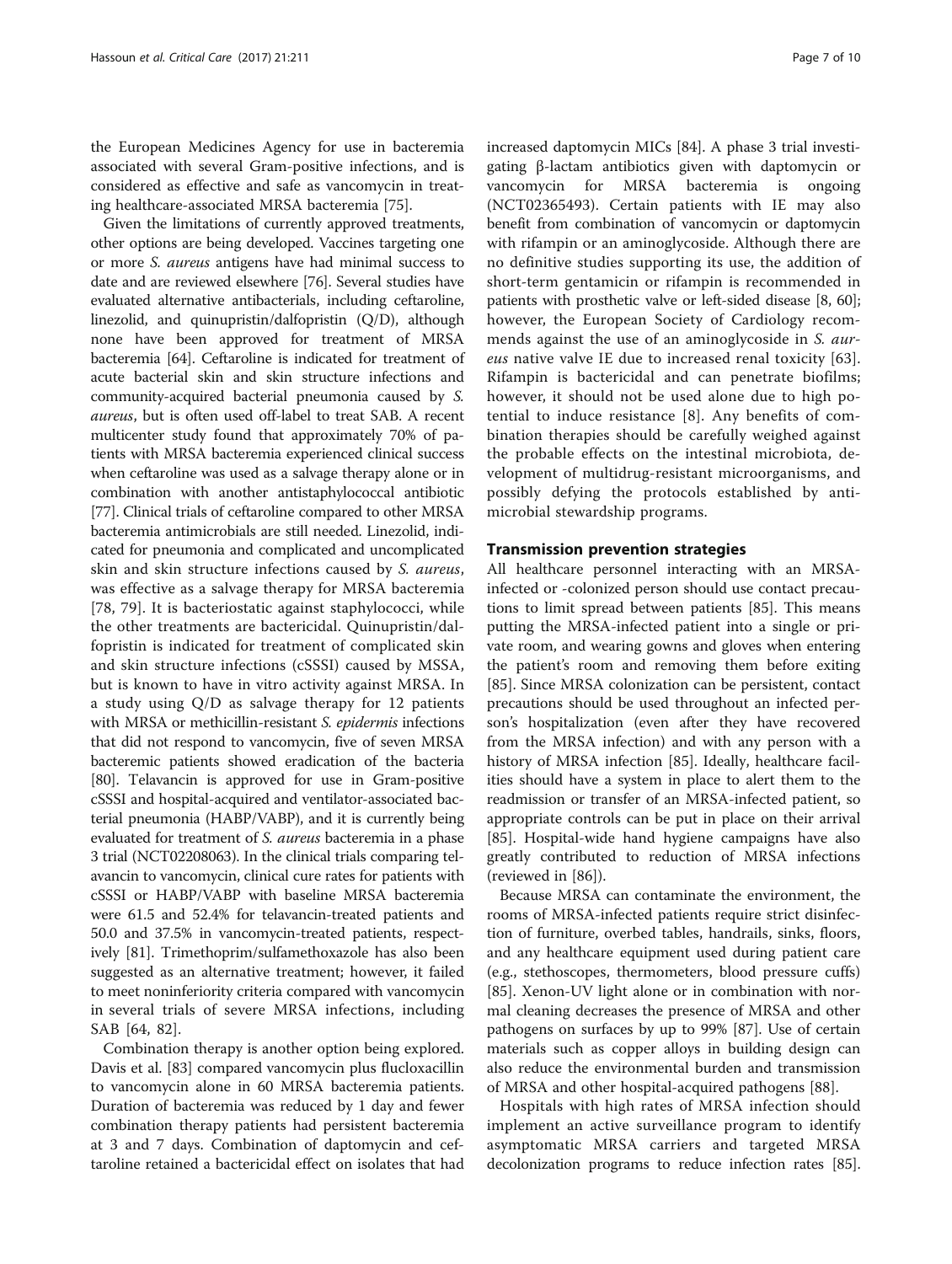<span id="page-7-0"></span>Surveillance combined with prophylactic treatment has been very effective in reducing surgical site infections [[89](#page-9-0)]. These protocols may combine intranasal antibiotics such as mupirocin with an antiseptic body wash or preoperative antibiotics [[89](#page-9-0)]. Surveillance is the key, though, to prevent misuse and overuse of antibiotics [[89](#page-9-0)].

# Conclusions

Although identification and prevention techniques have improved, MRSA remains a major healthcare issue. MRSA bacteremia can be challenging to manage, especially in patients at high risk of complications or in those with toxigenic or multidrug-resistant strains. Early identification of MRSA is an important step toward timely implementation of appropriate treatment. The development of new molecular and immunochromatographic testing technologies has the potential to dramatically shorten delays to diagnosis and treatment. In addition, novel antibiotic therapies are becoming available to provide effective alternatives for strains that have acquired resistance to existing drugs. While these advances do not preclude the need for vigilance and effective MRSA prevention strategies, they help mitigate some of the challenges associated with MRSA bacteremia treatment.

#### Abbreviations

CT: Computed tomography; HABP/VABP: Hospital-acquired and ventilatorassociated bacterial pneumonia; IE: Infective endocarditis; MIC: Minimum inhibitory concentration; MRI: Magnetic resonance imaging; MRSA: Methicillin-resistant Staphylococcus aureus; MSSA: Methicillin-sensitive Staphylococcus aureus; PCR: Polymerase chain reaction; PFGE: Pulsed field gel electrophoresis; PSM: Phenol-soluble modulin; PVL: Panton-Valentine leukocidin; Q/D: Quinupristin/dalfopristin; SAB: Staphylococcus aureus bacteremia; SCC: Staphylococcal chromosomal cassette; TMP/SMX: Trimethoprim/ sulfamethoxazole; TSST1: Toxic shock syndrome toxin-1; VISA: Vancomycinintermediate Staphylococcus aureus

#### Acknowledgements

Editorial support in the form of writing and submission support was provided by Nicole Seneca, PhD of AlphaBioCom, LLC (King of Prussia, Pennsylvania, USA), and was funded by Theravance Biopharma Antibiotics, Inc.

#### Funding

This work was supported by Theravance Biopharma Antibiotics, Inc. in the form of funding for editorial assistance.

#### Availability of data and materials

Not applicable.

#### Authors' contributions

AH, PL, and BF conceived of the review and contributed to writing and editing. All authors read and approved the final manuscript.

#### Authors' information

AH is an infectious diseases specialist in Huntsville, Alabama, and he is the infection control director for Huntsville Hospital Health System and Crestwood Medical Center.

BF is an intensive care specialist and professor of medicine and anesthesiology who has extensively published. He has been in practice for 30 years and is well recognized globally as an expert in critical care-related infectious disease, burns and wound care, pain management, sepsis, shock states, acute lung injury, and nutrition.

# Ethics approval and consent to participate

Not applicable.

### Consent for publication

Not applicable.

#### Competing interests

AH receives honoraria from the speakers' bureau of Theravance Biopharma, Inc. BF receives honoraria from the speakers' bureau of the Medicine's Company, Theravance Biopharma, Inc., Pfizer, and Merck. PL declares no competing interests.

#### Publisher's Note

Springer Nature remains neutral with regard to jurisdictional claims in published maps and institutional affiliations.

#### Author details

<sup>1</sup> Alabama Infectious Disease Center, 420 Lowell Drive, Suite 301, Huntsville AL 35801, USA. <sup>2</sup> Allegheny General Hospital, Division of Surgical Critical Care Allegheny Professional Building, 490 East North Ave, Suite 309, Pittsburgh, PA 15212, USA. <sup>3</sup>Joseph M. Still Burn Center, 3675 J. Dewey Gray Circle, Suite 200B, Augusta, GA 30909, USA.

#### Published online: 14 August 2017

#### References

- 1. World Health Organization. WHO Antimicrobial Resistance: Global Report on Surveillance; 2014. [http://www.who.int/drugresistance/documents/](http://www.who.int/drugresistance/documents/surveillancereport/en/) [surveillancereport/en/](http://www.who.int/drugresistance/documents/surveillancereport/en/). Accessed 28 Oct 2016.
- 2. Centers for Disease Control and Prevention. Antibiotic resistance threats in the United States; 2013. [https://www.cdc.gov/drugresistance/threat-report-](https://www.cdc.gov/drugresistance/threat-report-2013/)[2013/.](https://www.cdc.gov/drugresistance/threat-report-2013/) Accessed 17 Mar 2016.
- 3. Tong SY, Davis JS, Eichenberger E, Holland TL, Fowler Jr VG. Staphylococcus aureus infections: epidemiology, pathophysiology, clinical manifestations, and management. Clin Microbiol Rev. 2015;28:603–61.
- 4. Weiner LM, Webb AK, Limbago B, Dudeck MA, Patel J, Kallen AJ, et al. Antimicrobial-resistant pathogens associated with healthcare-associated infections: summary of data reported to the National Healthcare Safety Network at the Centers for Disease Control and Prevention, 2011–2014. Infect Control Hosp Epidemiol. 2016;37:1288–301.
- 5. Laupland KB. Incidence of bloodstream infection: a review of populationbased studies. Clin Microbiol Infect. 2013;19:492–500.
- 6. van Hal SJ, Jensen SO, Vaska VL, Espedido BA, Paterson DL, Gosbell IB. Predictors of mortality in Staphylococcus aureus Bacteremia. Clin Microbiol Rev. 2012;25:362–86.
- 7. Keynan Y, Rubinstein E. Staphylococcus aureus bacteremia, risk factors, complications, and management. Crit Care Clin. 2013;29:547–62.
- 8. Liu C, Bayer A, Cosgrove SE, Daum RS, Fridkin SK, Gorwitz RJ, et al. Clinical practice guidelines by the Infectious Diseases Society of America for the treatment of methicillin-resistant Staphylococcus aureus infections in adults and children: executive summary. Clin Infect Dis. 2011;52:285–92.
- 9. Lamp KC, Rybak MJ, Bailey EM, Kaatz GW. In vitro pharmacodynamic effects of concentration, pH, and growth phase on serum bactericidal activities of daptomycin and vancomycin. Antimicrob Agents Chemother. 1992;36:2709–14.
- 10. Rybak M, Lomaestro B, Rotschafer JC, Moellering Jr R, Craig W, Billeter M, et al. Therapeutic monitoring of vancomycin in adult patients: a consensus review of the American Society of Health-System Pharmacists, the Infectious Diseases Society of America, and the Society of Infectious Diseases Pharmacists. Am J Health Syst Pharm. 2009;66:82–98.
- 11. Han JH, Edelstein PH, Lautenbach E. Reduced vancomycin susceptibility and staphylococcal cassette chromosome mec (SCCmec) type distribution in methicillin-resistant Staphylococcus aureus bacteraemia. J Antimicrob Chemother. 2012;67:2346–9.
- 12. Kullar R, Casapao AM, Davis SL, Levine DP, Zhao JJ, Crank CW, et al. A multicentre evaluation of the effectiveness and safety of high-dose daptomycin for the treatment of infective endocarditis. J Antimicrob Chemother. 2013;68:2921–6.
- 13. Sharma M, Riederer K, Chase P, Khatib R. High rate of decreasing daptomycin susceptibility during the treatment of persistent Staphylococcus aureus bacteremia. Eur J Clin Microbiol Infect Dis. 2008;27:433–7.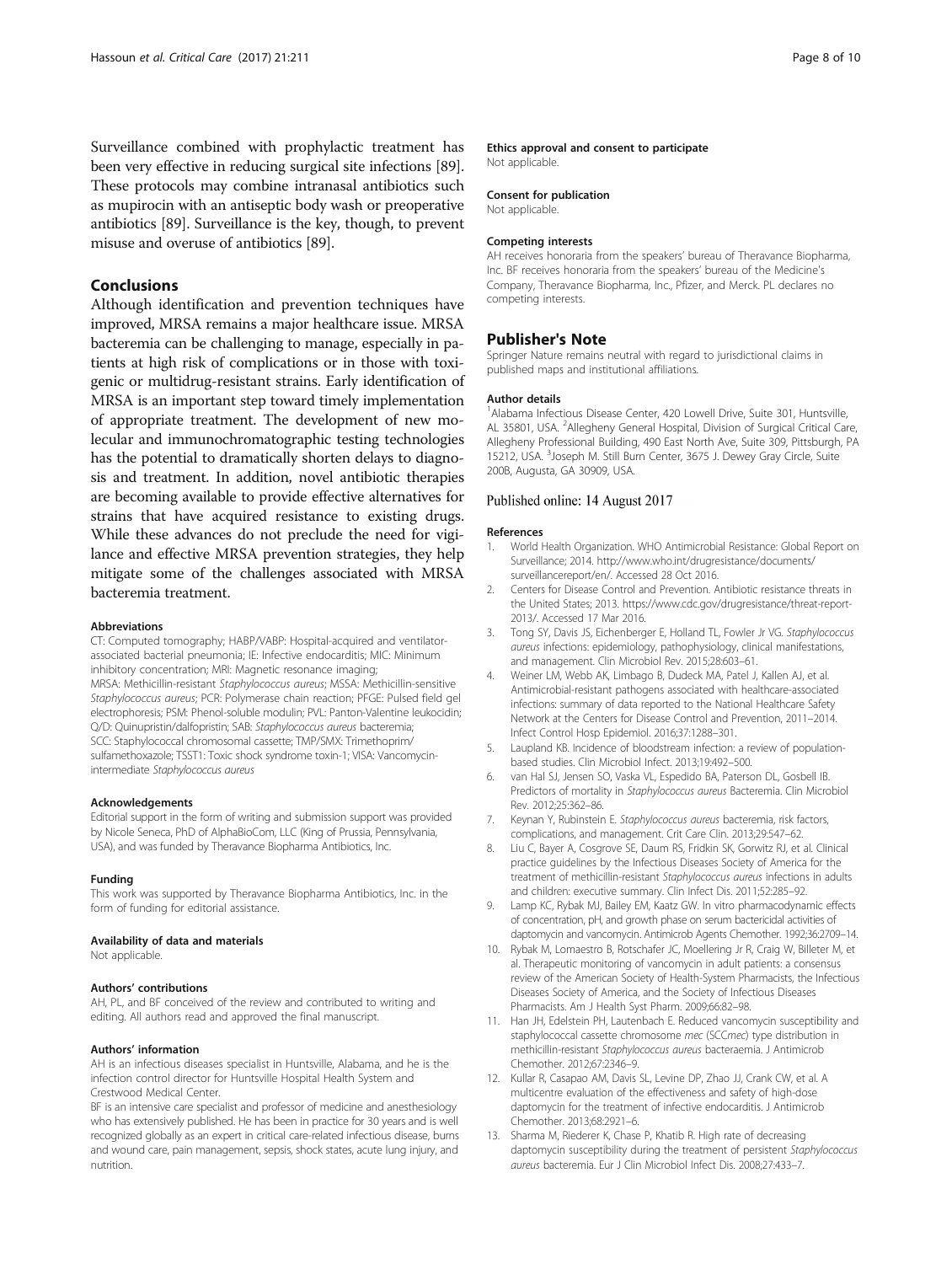- <span id="page-8-0"></span>14. Moore CL, Osaki-Kiyan P, Haque NZ, Perri MB, Donabedian S, Zervos MJ. Daptomycin versus vancomycin for bloodstream infections due to methicillinresistant Staphylococcus aureus with a high vancomycin minimum inhibitory concentration: a case-control study. Clin Infect Dis. 2012;54:51–8.
- 15. Moise PA, Amodio-Groton M, Rashid M, Lamp KC, Hoffman-Roberts HL, Sakoulas G, et al. Multicenter evaluation of the clinical outcomes of daptomycin with and without concomitant beta-lactams in patients with Staphylococcus aureus bacteremia and mild to moderate renal impairment. Antimicrob Agents Chemother. 2013;57:1192–200.
- 16. Sakoulas G, Alder J, Thauvin-Eliopoulos C, Moellering Jr RC, Eliopoulos GM. Induction of daptomycin heterogeneous susceptibility in Staphylococcus aureus by exposure to vancomycin. Antimicrob Agents Chemother. 2006;50:1581–5.
- 17. Nicolsen NC, LeCroy N, Alby K, Martin KE, Laux J, Lin FC, et al. Clinical outcomes with rapid detection of methicillin-resistant and methicillinsusceptible Staphylococcus aureus isolates from routine blood cultures. J Clin Microbiol. 2013;51:4126–9.
- 18. Lodise TP, McKinnon PS, Swiderski L, Rybak MJ. Outcomes analysis of delayed antibiotic treatment for hospital-acquired Staphylococcus aureus bacteremia. Clin Infect Dis. 2003;36:1418–23.
- 19. Palavecino EL. Rapid methods for detection of MRSA in clinical specimens. Methods Mol Biol. 2014;1085:71–83.
- 20. Bauer KA, West JE, Balada-Llasat J-M, Pancholi P, Stevenson KB, Goff DA. An antimicrobial stewardship program's impact. Clin Infect Dis. 2010;51:1074–80.
- 21. European Centre for Disease Prevention and Control. Antimicrobial resistance surveillance in Europe in 2014. Annual report of the European Antimicrobial Resistance Surveillance Network (EARS-Net). 2015. [http://ecdc.](http://ecdc.europa.eu/en/publications/Publications/antimicrobial-resistance-europe-2014.pdf) [europa.eu/en/publications/Publications/antimicrobial-resistance-europe-](http://ecdc.europa.eu/en/publications/Publications/antimicrobial-resistance-europe-2014.pdf)[2014.pdf](http://ecdc.europa.eu/en/publications/Publications/antimicrobial-resistance-europe-2014.pdf). Accessed 17 Aug 2016.
- 22. Kock R, Becker K, Cookson B, van Gemert-Pijnen JE, Harbarth S, Kluytmans J, et al. Methicillin-resistant Staphylococcus aureus (MRSA): burden of disease and control challenges in Europe. Euro Surveill. 2010;15:19688.
- 23. Nickerson EK, West TE, Day NP, Peacock SJ. Staphylococcus aureus disease and drug resistance in resource-limited countries in south and east Asia. Lancet Infect Dis. 2009;9:130–5.
- 24. Klevens RM, Morrison MA, Nadle J, Petit S, Gershman K, Ray S. Invasive methicillin-resistant Staphylococcus aureus infections in the United States. JAMA. 2007;298:1763–71.
- 25. Laupland KB, Lyytikainen O, Sogaard M, Kennedy KJ, Knudsen JD, Ostergaard C, et al. The changing epidemiology of Staphylococcus aureus bloodstream infection: a multinational population-based surveillance study. Clin Microbiol Infect. 2013;19:465–71.
- 26. European Centre for Disease Prevention and Control. Point prevalence survey of healthcare-associated infections and antimicrobial use in European acute care hospitals, 2011-2012. 2013. [http://ecdc.europa.eu/en/](http://ecdc.europa.eu/en/publications/Publications/healthcare-associated-infections-antimicrobial-use-PPS.pdf) [publications/Publications/healthcare-associated-infections-antimicrobial-use-](http://ecdc.europa.eu/en/publications/Publications/healthcare-associated-infections-antimicrobial-use-PPS.pdf)[PPS.pdf.](http://ecdc.europa.eu/en/publications/Publications/healthcare-associated-infections-antimicrobial-use-PPS.pdf) Accessed 17 Aug 2016.
- 27. Centers for Disease Control and Prevention. Active bacterial core surveillance report, emerging infections program network, methicillinresistant Staphylococcus aureus, 2014. [https://www.cdc.gov/abcs/reports](https://www.cdc.gov/abcs/reports-findings/survreports/mrsa14.pdf)[findings/survreports/mrsa14.pdf](https://www.cdc.gov/abcs/reports-findings/survreports/mrsa14.pdf) . Accessed 15 Aug 2014.
- 28. Dantes R, Mu Y, Belflower R, Aragon D, Dumyati G, Harrison LH, et al. National burden of invasive methicillin-resistant Staphylococcus aureus infections, United States, 2011. JAMA Intern Med. 2013;173:1970–8.
- 29. Tenover FC, McDougal LK, Goering RV, Killgore G, Projan SJ, Patel JB, et al. Characterization of a strain of community-associated methicillin-resistant Staphylococcus aureus widely disseminated in the United States. J Clin Microbiol. 2006;44:108–18.
- 30. Weber JT. Community-associated methicillin-resistant Staphylococcus aureus. Clin Infect Dis. 2005;41 Suppl 4:S269–72.
- 31. Wang SH, Khan Y, Hines L, Mediavilla JR, Zhang L, Chen L, et al. Methicillinresistant Staphylococcus aureus sequence type 239-III, Ohio, USA, 2007-2009. Emerg Infect Dis. 2012;18:1557–65.
- 32. Xiao M, Wang H, Zhao Y, Mao LL, Brown M, Yu YS, et al. National surveillance of methicillin-resistant Staphylococcus aureus in China highlights a still-evolving epidemiology with 15 novel emerging multilocus sequence types. J Clin Microbiol. 2013;51:3638–44.
- 33. Appelbaum PC. Microbiology of antibiotic resistance in Staphylococcus aureus. Clin Infect Dis. 2007;45 Suppl 3:S165–70.
- 34. Naimi TS, LeDell KH, Como-Sabetti K, Borchardt SM, Boxrud DJ, Etienne J, et al. Comparison of community- and health care-associated methicillinresistant Staphylococcus aureus infection. JAMA. 2003;290:2976–84.
- 35. Meyer F, Girardot R, Piemont Y, Prevost G, Colin DA. Analysis of the specificity of Panton-Valentine leucocidin and gamma-hemolysin F component binding. Infect Immun. 2009;77:266–73.
- 36. Gauduchon V, Werner S, Prevost G, Monteil H, Colin DA. Flow cytometric determination of Panton-Valentine leucocidin S component binding. Infect Immun. 2001;69:2390–5.
- 37. Vandenesch F, Naimi T, Enright MC, Lina G, Nimmo GR, Heffernan H, et al. Community-acquired methicillin-resistant Staphylococcus aureus carrying Panton-Valentine leukocidin genes: worldwide emergence. Emerg Infect Dis. 2003;9:978–84.
- 38. Stefani S, Chung DR, Lindsay JA, Friedrich AW, Kearns AM, Westh H, et al. Meticillin-resistant Staphylococcus aureus (MRSA): global epidemiology and harmonisation of typing methods. Int J Antimicrob Agents. 2012;39:273–82.
- 39. Gordon RJ, Lowy FD. Pathogenesis of methicillin-resistant Staphylococcus aureus infection. Clin Infect Dis. 2008;46 Suppl 5:S350–9.
- 40. Diep BA, Otto M. The role of virulence determinants in communityassociated MRSA pathogenesis. Trends Microbiol. 2008;16:361–9.
- 41. Maeda M, Shoji H, Shirakura T, Takuma T, Ugajin K, Fukuchi K, et al. Analysis of staphylococcal toxins and clinical outcomes of methicillin-resistant Staphylococcus aureus bacteremia. Biol Pharm Bull. 2016;39:1195–200.
- 42. Cosgrove SE, Sakoulas G, Perencevich EN, Schwaber MJ, Karchmer AW, Carmeli Y. Comparison of mortality associated with methicillin-resistant and methicillin-susceptible Staphylococcus aureus bacteremia: a meta-analysis. Clin Infect Dis. 2003;36:53–9.
- 43. Salgado CD, Farr BM, Calfee DP. Community-acquired methicillin-resistant Staphylococcus aureus: a meta-analysis of prevalence and risk factors. Clin Infect Dis. 2003;36:131–9.
- 44. Gorwitz RJ, Kruszon-Moran D, McAllister SK, McQuillan G, McDougal LK, Fosheim GE, et al. Changes in the prevalence of nasal colonization with Staphylococcus aureus in the United States, 2001-2004. J Infect Dis. 2008;197:1226–34.
- 45. Kluytmans J, van Belkum A, Verbrugh H. Nasal carriage of Staphylococcus aureus: epidemiology, underlying mechanisms, and associated risks. Clin Microbiol Rev. 1997;10:505–20.
- 46. Mermel LA, Cartony JM, Covington P, Maxey G, Morse D. Methicillinresistant Staphylococcus aureus colonization at different body sites: a prospective, quantitative analysis. J Clin Microbiol. 2011;49:1119–21.
- 47. Albrecht VS, Limbago BM, Moran GJ, Krishnadasan A, Gorwitz RJ, McDougal LK, et al. Staphylococcus aureus colonization and strain type at various body sites among patients with a closed abscess and uninfected controls at U.S. emergency departments. J Clin Microbiol. 2015;53:3478–84.
- 48. Kumar N, David MZ, Boyle-Vavra S, Sieth J, Daum RS. High Staphylococcus aureus colonization prevalence among patients with skin and soft tissue infections and controls in an urban emergency department. J Clin Microbiol. 2015;53:810–5.
- 49. Williams RE. Healthy carriage of Staphylococcus aureus: its prevalence and importance. Bacteriol Rev. 1963;27:56–71.
- 50. Vigil DI, Harden WD, Hines AE, Hosokawa PW, Henderson WG, Bessesen MT. Risk of MRSA infection in patients with intermittent versus persistent MRSA nares colonization. Infect Control Hosp Epidemiol. 2015;36:1292–7.
- 51. von Eiff C, Becker K, Machka K, Stammer H, Peters G. Nasal carriage as a source of Staphylococcus aureus bacteremia. Study Group. N Engl J Med. 2001;344:11–6.
- 52. Timbrook TT, Morton JB, McConeghy KW, Caffrey AR, Mylonakis E, LaPlante KL. The effect of molecular rapid diagnostic testing on clinical outcomes in bloodstream infections: a systematic review and meta-analysis. Clin Infect Dis. 2017;64:15–23.
- 53. Luteijn JM, Hubben GA, Pechlivanoglou P, Bonten MJ, Postma MJ. Diagnostic accuracy of culture-based and PCR-based detection tests for methicillin-resistant Staphylococcus aureus: a meta-analysis. Clin Microbiol Infect. 2011;17:146–54.
- 54. Polisena J, Chen S, Cimon K, McGill S, Forward K, Gardam M. Clinical effectiveness of rapid tests for methicillin resistant Staphylococcus aureus (MRSA) in hospitalized patients: a systematic review. BMC Infect Dis. 2011;11:336.
- 55. Dhiman N, Trienski TL, DiPersio LP, DiPersio JR. Evaluation of the BinaxNOW Staphylococcus aureus test for rapid identification of Gram-positive cocci from VersaTREK blood culture bottles. J Clin Microbiol. 2013;51:2939–42.
- 56. Nonhoff C, Roisin S, Hallin M, Denis O. Evaluation of Clearview Exact PBP2a, a new immunochromatographic assay, for detection of low-level methicillin-resistant Staphylococcus aureus (LL-MRSA). J Clin Microbiol. 2012; 50:3359–60.